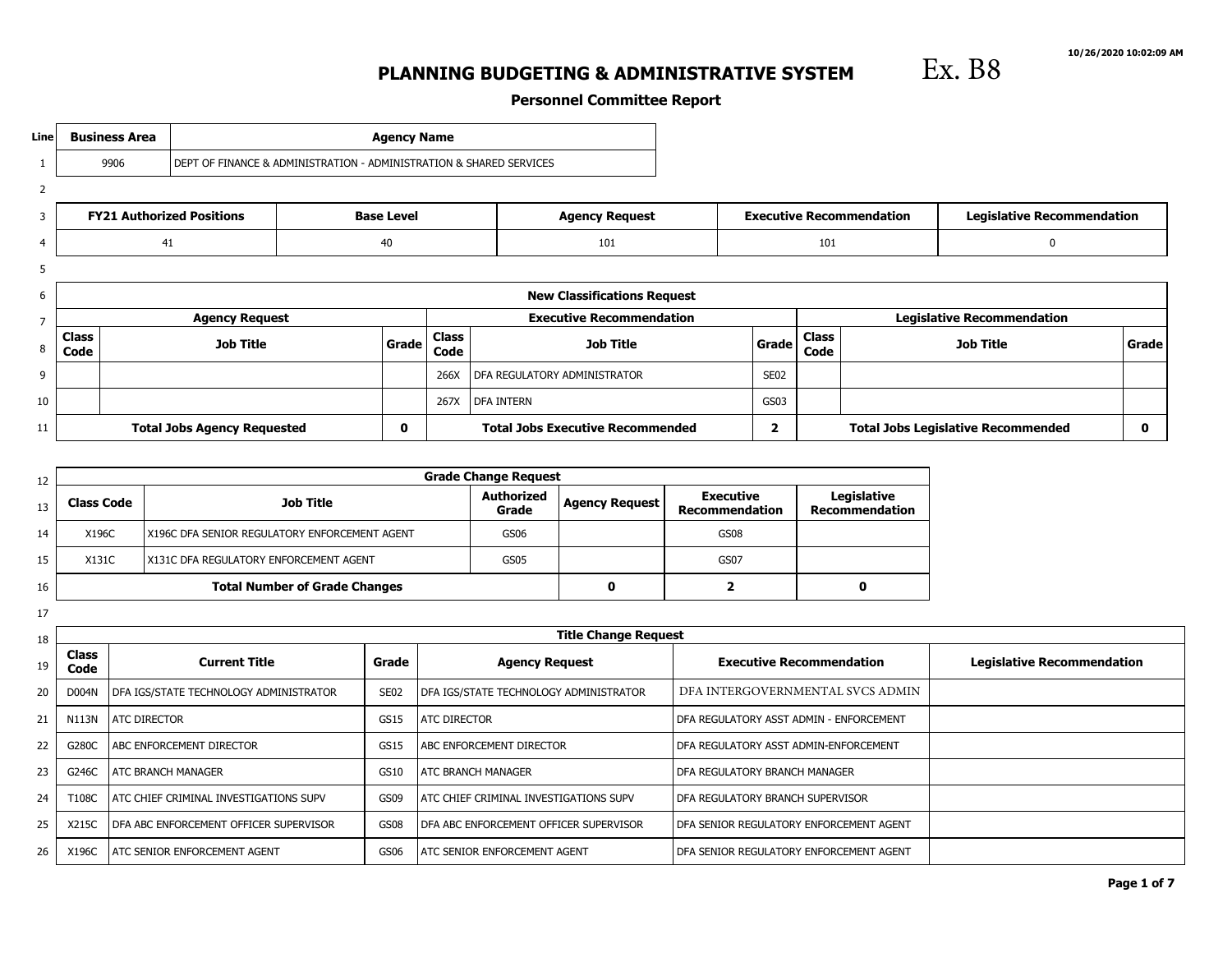**Personnel Committee Report**

1 2 3 4 5 6 7 8 9 10 11 12 13 14 15 16 17 18 19 20 21 22 23 24 25 26 **Line Business Area Agency Name** 9906 DEPT OF FINANCE & ADMINISTRATION - ADMINISTRATION & SHARED SERVICES **Title Change Request Class Current Title Grade Code C Code Agency Request Executive Recommendation Legislative Recommendation** X131C ATC ENFORCEMENT AGENT GS05 ATC ENFORCEMENT AGENT DFA REGULATORY ENFORCEMENT AGENT **Total Number of Title Changes 0 7 0 Growth Pool, MFG Positions Position Class Code Title Grade Pool or MFG Agency Request Executive Recommendation Legislative Recommendation** 22177903 G270C ATC DEPUTY DIRECTOR GS11 P Y Y **Total Number of Growth Pool Positions 1 1 0 Total Number of MFG Positions 0 0 0 Reclassification of Positions Position Class Currently Authorized Code Title Grade Agency Request Class Code Title Grade Executive Recommendation Class Code Title Grade Legislative Recommendation Class Code Title Grade** 22077812 D004N DFA IGS/STATE TECHNOLOGY ADMINIS SE02 D004N DFA IGS/STATE TECHNOLOGY ADMINIS SE02 N033N DFA ADMINISTRATIVE SVCS ADMINISTR SE02 22080199 N033N DFA ADMINISTRATIVE SVCS ADMINISTR SE02 266X DTA SENIES 266X DFA REGULATORY ADMINISTRATOR SE02 22076992 R040C DFA STATEWIDE PROGRAM MANAGER GS13 GOST GENERAL COUNSEL GOST GENERAL COUNSEL GS13 22169279 G270C ATC DEPUTY DIRECTOR GS11 GS11 A007C AUDIT MANAGER GS11 22080052 R021C BUDGET ANALYST GS08 V004C PROCUREMENT MANAGER GS08 22076989 X085C DFA ABC ENFORCEMENT OFFICER GS07 X085C DFA ABC ENFORCEMENT OFFICER GS07 X131C DFA REGULATORY ENFORCEMENT AGENTGS07 22080161 G132C DFA PROGRAM MANAGER GS07 GS07 C010C EXECUTIVE ASSISTANT TO THE DIRECT GS07 22109834 X085C DFA ABC ENFORCEMENT OFFICER GS07 X085C DFA ABC ENFORCEMENT OFFICER GS07 X131C DFA REGULATORY ENFORCEMENT AGENTGS07 22112206 X085C DFA ABC ENFORCEMENT OFFICER GS07 X085C DFA ABC ENFORCEMENT OFFICER GS07 X131C DFA REGULATORY ENFORCEMENT AGENTGS07 22112207 X085C DFA ABC ENFORCEMENT OFFICER (GS07 X085C DFA ABC ENFORCEMENT OFFICER (GS07 X131C DFA REGULATORY ENFORCEMENT AGEN GS07 3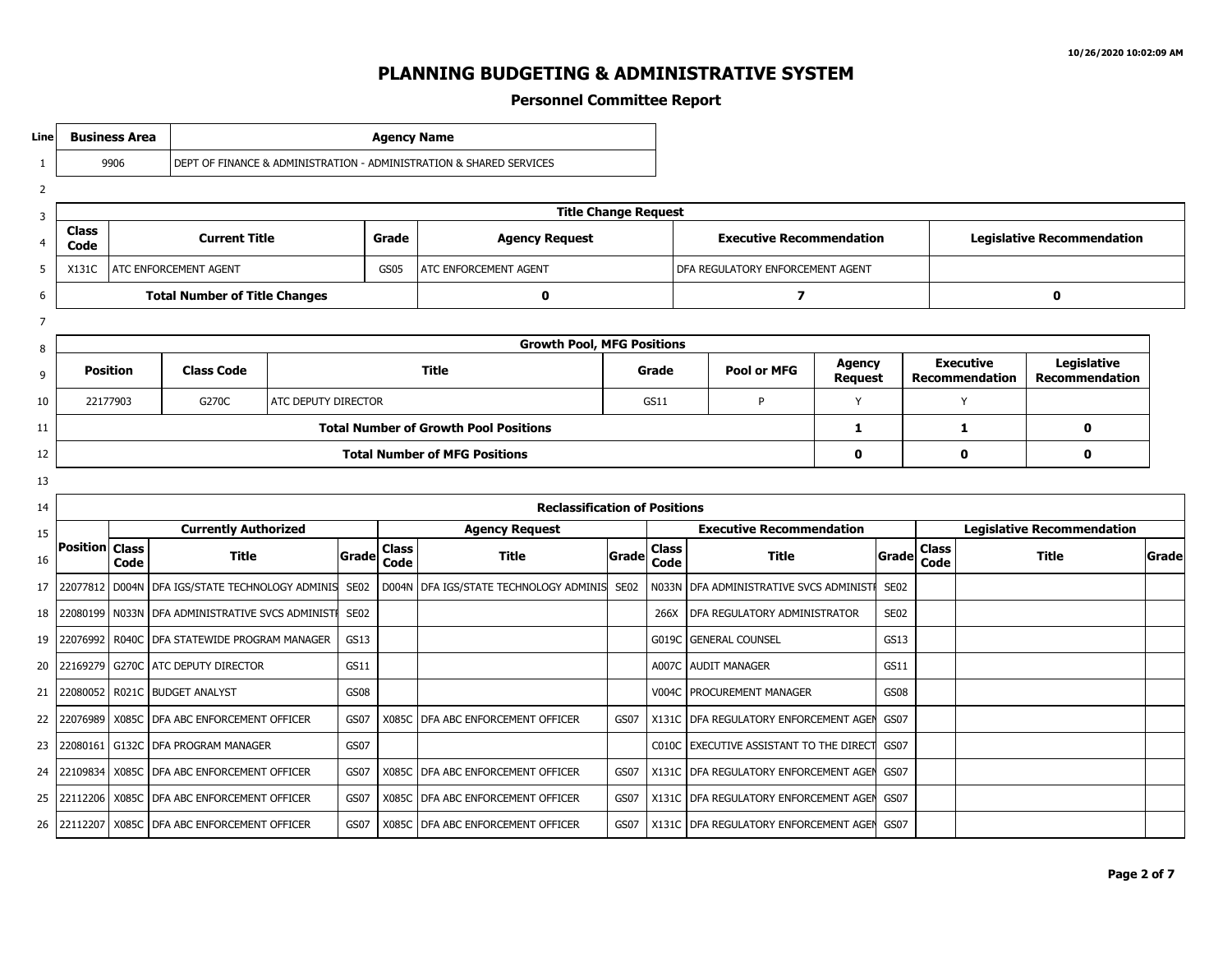### **Personnel Committee Report**

**Line**

9906 DEPT OF FINANCE & ADMINISTRATION - ADMINISTRATION & SHARED SERVICES

**Business Area Agency Name** 

| 3  | <b>Reclassification of Positions</b> |              |                                                |       |                       |                                     |        |                      |                                   |                                   |                      |              |       |
|----|--------------------------------------|--------------|------------------------------------------------|-------|-----------------------|-------------------------------------|--------|----------------------|-----------------------------------|-----------------------------------|----------------------|--------------|-------|
| 4  |                                      |              | <b>Currently Authorized</b>                    |       | <b>Agency Request</b> |                                     |        |                      | <b>Executive Recommendation</b>   | <b>Legislative Recommendation</b> |                      |              |       |
| 5  | <b>Position   Class</b>              | Code         | Title                                          | Grade | <b>Class</b><br>Code  | Title                               | Gradel | <b>Class</b><br>Code | <b>Title</b>                      | Grade                             | <b>Class</b><br>Code | <b>Title</b> | Grade |
| 6  | 22112208                             |              | X085C   DFA ABC ENFORCEMENT OFFICER            | GS07  |                       | X085C   DFA ABC ENFORCEMENT OFFICER | GS07   | X131C                | DFA REGULATORY ENFORCEMENT AGEN   | GS07                              |                      |              |       |
| 7  | 22112210                             |              | X085C   DFA ABC ENFORCEMENT OFFICER            | GS07  |                       | X085C   DFA ABC ENFORCEMENT OFFICER | GS07   | X131C                | DFA REGULATORY ENFORCEMENT AGEN   | GS07                              |                      |              |       |
| 8  | 22112211                             | X085C        | I DFA ABC ENFORCEMENT OFFICER                  | GS07  |                       | X085C I DFA ABC ENFORCEMENT OFFICER | GS07   | X131C                | DFA REGULATORY ENFORCEMENT AGEN   | <b>GS07</b>                       |                      |              |       |
| 9  | 22112212                             | X085C        | I DFA ABC ENFORCEMENT OFFICER                  | GS07  |                       | X085C I DFA ABC ENFORCEMENT OFFICER | GS07   | X131C                | DFA REGULATORY ENFORCEMENT AGEN   | GS07                              |                      |              |       |
| 10 | 22112213                             |              | X085C I DFA ABC ENFORCEMENT OFFICER            | GS07  |                       | X085C   DFA ABC ENFORCEMENT OFFICER | GS07   | X131C                | I DFA REGULATORY ENFORCEMENT AGEN | GS07                              |                      |              |       |
| 11 | 22112214                             |              | X085C   DFA ABC ENFORCEMENT OFFICER            | GS07  |                       | X085C   DFA ABC ENFORCEMENT OFFICER | GS07   | X131C                | DFA REGULATORY ENFORCEMENT AGEN   | GS07                              |                      |              |       |
| 12 |                                      |              | 22112215   X085C   DFA ABC ENFORCEMENT OFFICER | GS07  |                       | X085C   DFA ABC ENFORCEMENT OFFICER | GS07   | X131C                | DFA REGULATORY ENFORCEMENT AGEN   | GS07                              |                      |              |       |
| 13 | 22112216                             |              | X085C I DFA ABC ENFORCEMENT OFFICER            | GS07  |                       | X085C I DFA ABC ENFORCEMENT OFFICER | GS07   | X131C                | DFA REGULATORY ENFORCEMENT AGEN   | <b>GS07</b>                       |                      |              |       |
| 14 | 22112217                             |              | X085C I DFA ABC ENFORCEMENT OFFICER            | GS07  |                       | X085C I DFA ABC ENFORCEMENT OFFICER | GS07   | X131C                | DFA REGULATORY ENFORCEMENT AGEN   | GS07                              |                      |              |       |
| 15 | 22112218                             | X085C        | <b>I DFA ABC ENFORCEMENT OFFICER</b>           | GS07  |                       | X085C   DFA ABC ENFORCEMENT OFFICER | GS07   | X131C                | DFA REGULATORY ENFORCEMENT AGEN   | <b>GS07</b>                       |                      |              |       |
| 16 | 22112219                             |              | X085C   DFA ABC ENFORCEMENT OFFICER            | GS07  | X085C                 | DFA ABC ENFORCEMENT OFFICER         | GS07   | X131C                | DFA REGULATORY ENFORCEMENT AGEN   | GS07                              |                      |              |       |
| 17 | 22112220                             |              | X085C   DFA ABC ENFORCEMENT OFFICER            | GS07  |                       | X085C   DFA ABC ENFORCEMENT OFFICER | GS07   | X131C                | DFA REGULATORY ENFORCEMENT AGEN   | GS07                              |                      |              |       |
| 18 | 22112221                             |              | X085C   DFA ABC ENFORCEMENT OFFICER            | GS07  |                       | X085C   DFA ABC ENFORCEMENT OFFICER | GS07   | X131C                | DFA REGULATORY ENFORCEMENT AGEN   | GS07                              |                      |              |       |
| 19 | 22112222                             |              | X085C I DFA ABC ENFORCEMENT OFFICER            | GS07  |                       | X085C   DFA ABC ENFORCEMENT OFFICER | GS07   | X131C                | DFA REGULATORY ENFORCEMENT AGEN   | GS07                              |                      |              |       |
| 20 | 22168823                             |              | X085C I DFA ABC ENFORCEMENT OFFICER            | GS07  |                       | X085C   DFA ABC ENFORCEMENT OFFICER | GS07   | X131C                | DFA REGULATORY ENFORCEMENT AGEN   | GS07                              |                      |              |       |
| 21 | 22168824                             | X085C        | <b>I DFA ABC ENFORCEMENT OFFICER</b>           | GS07  |                       | X085C I DFA ABC ENFORCEMENT OFFICER | GS07   | X131C                | DFA REGULATORY ENFORCEMENT AGEN   | GS07                              |                      |              |       |
| 22 | 22168825                             | X085C        | DFA ABC ENFORCEMENT OFFICER                    | GS07  |                       | X085C   DFA ABC ENFORCEMENT OFFICER | GS07   | X131C                | DFA REGULATORY ENFORCEMENT AGEN   | GS07                              |                      |              |       |
| 23 | 22079971                             | <b>B076C</b> | RESEARCH PROJECT ANALYST                       | GS06  |                       |                                     |        | C037C                | ADMINISTRATIVE ANALYST            | GS06                              |                      |              |       |
| 24 | 22080094                             |              | B076C RESEARCH PROJECT ANALYST                 | GS06  |                       |                                     |        | R025C                | HUMAN RESOURCES ANALYST           | GS06                              |                      |              |       |
| 25 | 22080098                             |              | A074C   FISCAL SUPPORT SUPERVISOR              | GS06  |                       |                                     |        | C037C                | <b>ADMINISTRATIVE ANALYST</b>     | GS06                              |                      |              |       |
| 26 |                                      |              | 22095612   X074C   ATC AUDITOR/INVESTIGATOR    | GS06  |                       | X074C   ATC AUDITOR/INVESTIGATOR    | GS06   | X131C                | DFA REGULATORY ENFORCEMENT AGEN   | GS07                              |                      |              |       |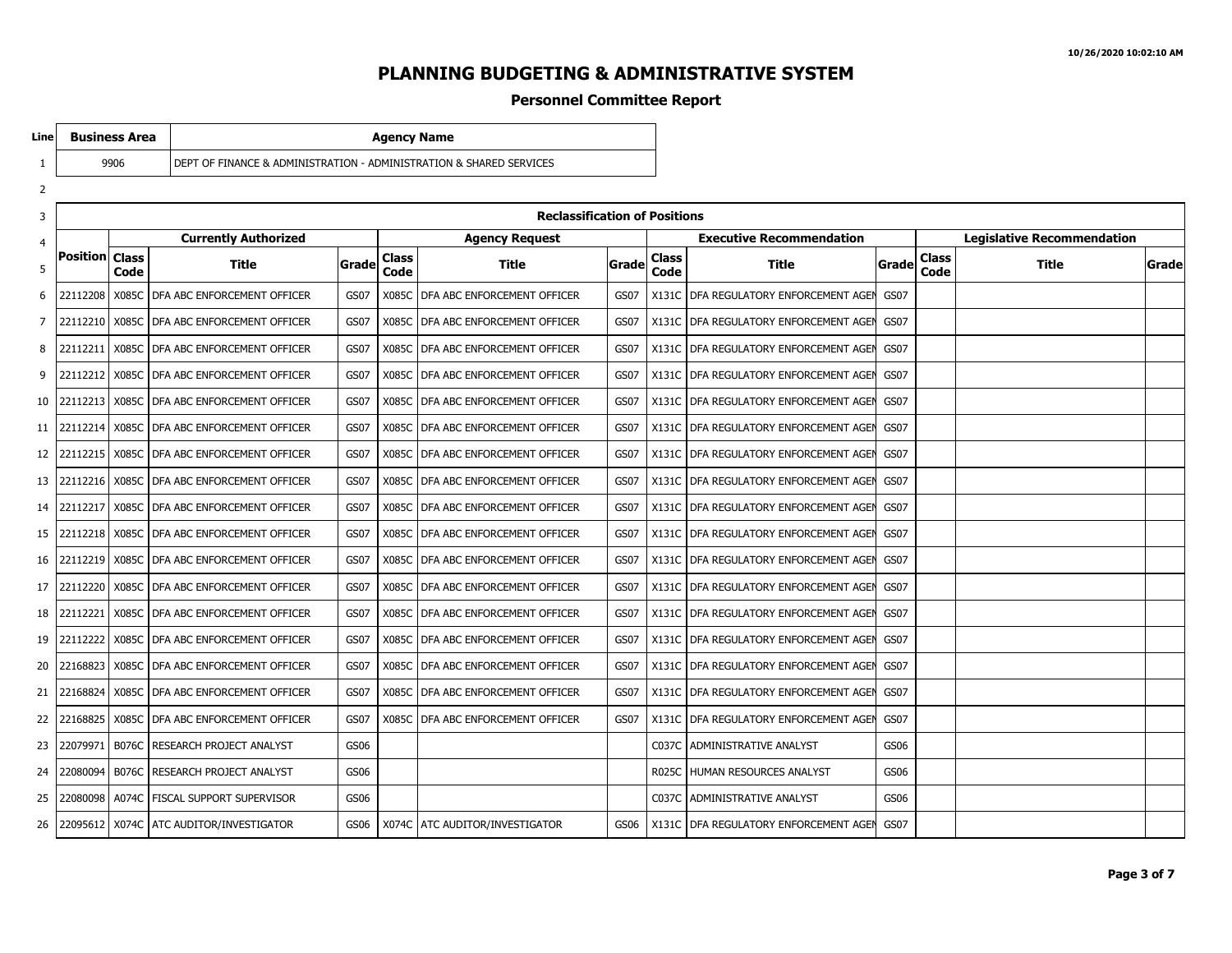**Legislative Recommendation**

**Code Title Grade**

**Request Exe Rec Leg Rec**

**Class**

#### **PLANNING BUDGETING & ADMINISTRATIVE SYSTEM**

#### **Personnel Committee Report**

1 2 3 4 5 6 7 8 9 10 11 12 13 14 15 16 17 18 19 20 21 22 23 24 25 26 **Line Business Area Agency Name** 9906 DEPT OF FINANCE & ADMINISTRATION - ADMINISTRATION & SHARED SERVICES **Reclassification of Positions Position Class Currently Authorized Code Title Grade Agency Request Class Code Title Grade Executive Recommendation Class Code Title Grade** 22095613 X074C ATC AUDITOR/INVESTIGATOR GS06 X074C ATC AUDITOR/INVESTIGATOR GS06 X131C DFA REGULATORY ENFORCEMENT AGENTS 22109001 A074C FISCAL SUPPORT SUPERVISOR GS06 GS06 CO237C ADMINISTRATIVE ANALYST GS06 22168820 C037C ADMINISTRATIVE ANALYST GS06 NOTE: NOTE: NOTE: NOTE: NOTE: NOTE: NOTE: NOTE: NOTE: NOTE: NO **Total Number of Reclassified Positions 0 34 0 Transfer Positions Position Class Code Title Grade Transferring Agency Receiving Agency Agency** 22080203 U002U DFA DEPUTY DIRECTOR AND CHIEF OF STAFF SE04 0610-DEPARTMENT OF FINANCE AND ADMINISTRATION |9906-DEPT OF FINANCE & ADMINISTRATION - ADMINIST |Y | Y 22077812 DO04N DEA INTERGOVERNMENTAL SVCS ADMIN SE02 0610-DEPARTMENT OF FINANCE AND ADMINISTRATION 19906-DEPT OF FINANCE & ADMINISTRATION - ADMINISTRATION - ADMINISTRATION & SHARED SERVICES ADMINISTRATION - ADMINISTRATION 22080199 N033N DFA ADMINISTRATIVE SVCS ADMINISTRATOR SE02 0610-DEPARTMENT OF FINANCE AND ADMINISTRATION 19906-DEPT OF FINANCE & ADMINISTRATION - ADMINISTRATION - Y STARED SERVICES OF SHARED SERVICES OF SHARED SERVICES ADMI 22079946 G001C DFA ASSISTANT ADMIN SVCS ADMINISTRATOR (GS15 | 0610-DEPARTMENT OF FINANCE AND ADMINISTRATION | 9906-DEPT OF FINANCE & ADMINISTRATION - ADMINIST | Y | Y 22095614 N113N DFA REGULATORY ASST ADMIN - ENFORCEMENT GS15 0261-DEPARTMENT OF FINANCE & ADMINISTRATION - DI 9906-DEPT OF FINANCE & ADMINISTRATION - ADMINISTRATION - ADMINIST 22163447 POO6N DEA DIRECTOR OF COMMUNICATIONS GS15 0610-DEPARTMENT OF FINANCE AND ADMINISTRATION 19906-DEPT OF FINANCE & ADMINISTRATION - ADMINISTRATION - ADMINISTRATION ADMINISTRATION SERVICES ARE RELIXANCE & SHARED SERVI 22169333 G280C DFA REGULATORY ASST ADMIN-ENFORCEMENT (GS15 | 0612-DFA - ALCOHOLIC BEVERAGE CONTROL ENFORCEMI 9906-DEPT OF FINANCE & ADMINISTRATION - ADMINIST |Y | Y 22076992 R040C DFA STATEWIDE PROGRAM MANAGER GS13 0610-DEPARTMENT OF FINANCE AND ADMINISTRATION 19906-DEPT OF FINANCE & ADMINISTRATION - ADMINISTRATION & SHARED SERVICES Y THE Y 22079918 R041C DFA STATEWIDE PROGRAM COORDINATOR (GS11 0610-DEPARTMENT OF FINANCE AND ADMINISTRATION 19906-DEPT OF FINANCE & ADMINISTRATION - ADMINISTRATION (Y) 22079950 A027C ACCOUNTING OPERATIONS MANAGER GS11 0610-DEPARTMENT OF FINANCE AND ADMINISTRATION |9906-DEPT OF FINANCE & ADMINISTRATION - ADMINIST |Y | Y 22080166 R013C AGENCY HUMAN RESOURCES MANAGER GS11 0610-DEPARTMENT OF FINANCE AND ADMINISTRATION 9906-DEPT OF FINANCE & ADMINISTRATION - ADMINISTRATION -  $\gamma$ 22124728 GO47C ATTORNEY SPECIALIST GALLATOR GELLATORIALIST GESILL 10261-DEPARTMENT OF FINANCE & ADMINISTRATION - DI 9906-DEPT OF FINANCE & ADMINISTRATION - ADMINISTRATION - ADMINISTRATION - ADMINISTRATION - ADMINISTRATION 22169279 G270C ATC DEPUTY DIRECTOR GALLATOR GS11 0261-DEPARTMENT OF FINANCE & ADMINISTRATION - DI 9906-DEPT OF FINANCE & ADMINISTRATION - ADMINISTRATION - ADMINIST 22177903 G270C ATC DEPUTY DIRECTOR GS11 0261-DEPARTMENT OF FINANCE & ADMINISTRATION - DFA - REGULATORY DIVISION 9906-DEPT OF FINANCE & ADMINISTRATION - ADMINISTRATION & SHARED SERVICES Y Y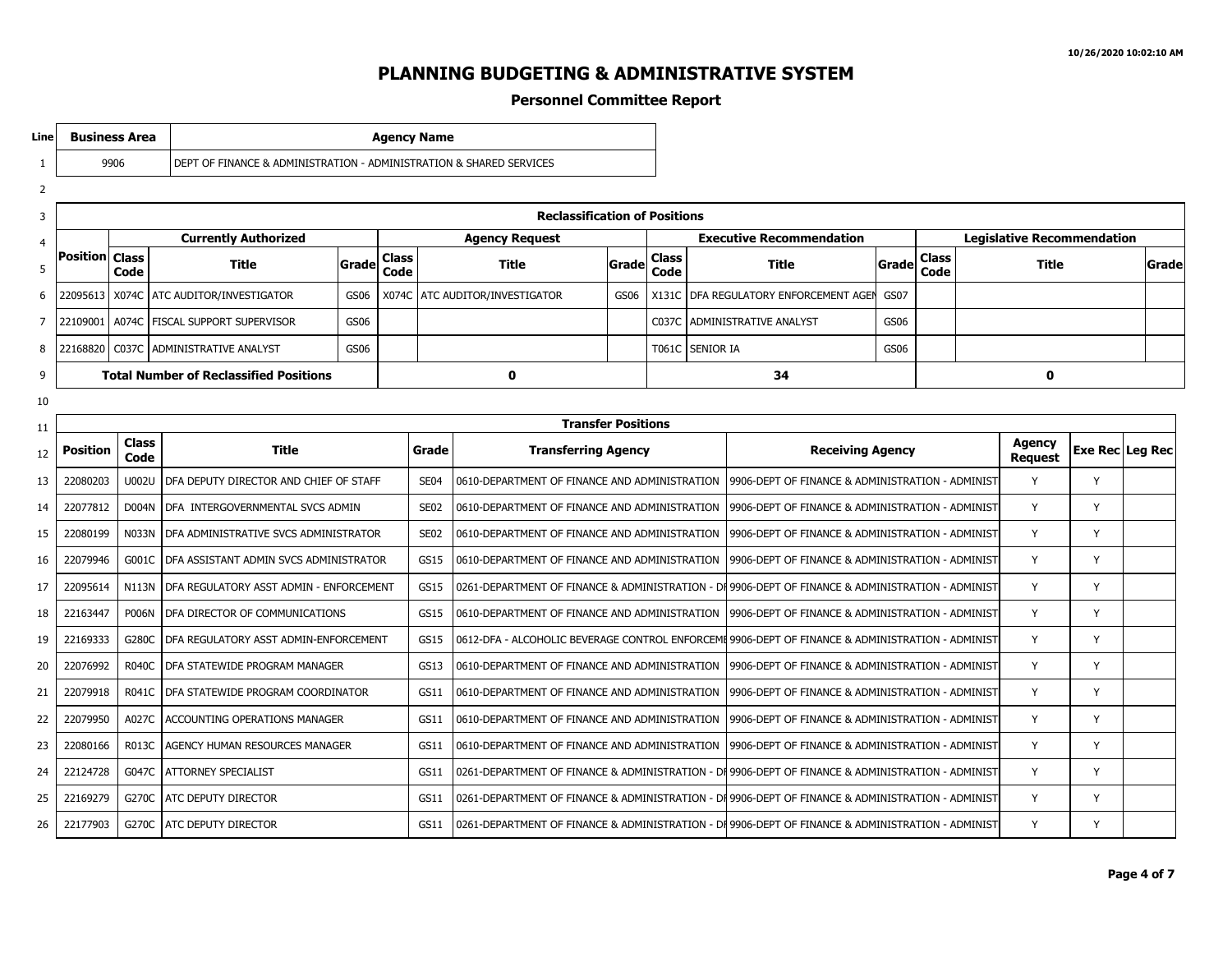#### **Personnel Committee Report**

**Line**

**DEPT OF FINANCE & ADMINISTRATION - ADMINISTRATION & SHARED SERVICES** 

**Business Area Agency Name** 

| ۳<br>۰, |
|---------|
|         |

| 3  |                 |                      |                                      |             | <b>Transfer Positions</b>                                                                          |                                                  |                          |   |                 |
|----|-----------------|----------------------|--------------------------------------|-------------|----------------------------------------------------------------------------------------------------|--------------------------------------------------|--------------------------|---|-----------------|
| 4  | <b>Position</b> | <b>Class</b><br>Code | Title                                | Grade       | <b>Transferring Agency</b>                                                                         | <b>Receiving Agency</b>                          | Agency<br><b>Request</b> |   | Exe Rec Leg Rec |
| 5  | 22153765        | G246C                | DFA REGULATORY BRANCH MANAGER        | GS10        | 0261-DEPARTMENT OF FINANCE & ADMINISTRATION - DI 9906-DEPT OF FINANCE & ADMINISTRATION - ADMINIST  |                                                  | Y                        | Y |                 |
| 6  | 22153774        | T108C                | DFA REGULATORY BRANCH SUPERVISOR     | GS09        | 0261-DEPARTMENT OF FINANCE & ADMINISTRATION - DI 9906-DEPT OF FINANCE & ADMINISTRATION - ADMINIST  |                                                  | Y                        | Y |                 |
| 7  | 22080052        | R021C                | <b>BUDGET ANALYST</b>                | <b>GS08</b> | 0610-DEPARTMENT OF FINANCE AND ADMINISTRATION                                                      | 9906-DEPT OF FINANCE & ADMINISTRATION - ADMINIST | Y                        | Y |                 |
| 8  | 22080115        | A082C                | <b>ACCOUNTANT II</b>                 | GS08        | 0610-DEPARTMENT OF FINANCE AND ADMINISTRATION                                                      | 9906-DEPT OF FINANCE & ADMINISTRATION - ADMINIST | Y                        | Y |                 |
| 9  | 22107444        | <b>R014C</b>         | PERSONNEL MANAGER                    | <b>GS08</b> | 0634-DEPT OF FINANCE AND ADMINISTRATION - CHILD § 9906-DEPT OF FINANCE & ADMINISTRATION - ADMINIST |                                                  | Y                        | Y |                 |
| 10 | 22169280        | A060C                | <b>SENIOR AUDITOR</b>                | <b>GS08</b> | 0261-DEPARTMENT OF FINANCE & ADMINISTRATION - DI 9906-DEPT OF FINANCE & ADMINISTRATION - ADMINIST  |                                                  | Y                        | Y |                 |
| 11 | 22169281        | A060C                | <b>SENIOR AUDITOR</b>                | GS08        | 0261-DEPARTMENT OF FINANCE & ADMINISTRATION - DI 9906-DEPT OF FINANCE & ADMINISTRATION - ADMINIST  |                                                  | Y                        | Y |                 |
| 12 | 22080090        | <b>V008C</b>         | <b>BUYER SUPERVISOR</b>              | <b>GS07</b> | 0610-DEPARTMENT OF FINANCE AND ADMINISTRATION                                                      | 9906-DEPT OF FINANCE & ADMINISTRATION - ADMINIST | Y                        | Y |                 |
| 13 | 22080157        | A089C                | ACCOUNTANT I                         | GS07        | 0610-DEPARTMENT OF FINANCE AND ADMINISTRATION                                                      | 9906-DEPT OF FINANCE & ADMINISTRATION - ADMINIST | Y                        | Y |                 |
| 14 | 22080161        | G132C                | <b>DFA PROGRAM MANAGER</b>           | GS07        | 0610-DEPARTMENT OF FINANCE AND ADMINISTRATION                                                      | 9906-DEPT OF FINANCE & ADMINISTRATION - ADMINIST | Y                        | Y |                 |
| 15 | 22150733        | G132C                | <b>DFA PROGRAM MANAGER</b>           | <b>GS07</b> | 0610-DEPARTMENT OF FINANCE AND ADMINISTRATION                                                      | 9906-DEPT OF FINANCE & ADMINISTRATION - ADMINIST | Y                        | Y |                 |
| 16 | 22079921        | C018C                | DFA EXECUTIVE ASSISTANT TO THE CMSNR | GS06        | 0610-DEPARTMENT OF FINANCE AND ADMINISTRATION                                                      | 9906-DEPT OF FINANCE & ADMINISTRATION - ADMINIST | Y                        | Y |                 |
| 17 | 22079971        | <b>B076C</b>         | RESEARCH PROJECT ANALYST             | GS06        | 0610-DEPARTMENT OF FINANCE AND ADMINISTRATION                                                      | 9906-DEPT OF FINANCE & ADMINISTRATION - ADMINIST | Y                        | Y |                 |
| 18 | 22079973        | <b>R025C</b>         | HUMAN RESOURCES ANALYST              | GS06        | 0610-DEPARTMENT OF FINANCE AND ADMINISTRATION                                                      | 9906-DEPT OF FINANCE & ADMINISTRATION - ADMINIST | Y                        | Y |                 |
| 19 | 22080008        | <b>R025C</b>         | HUMAN RESOURCES ANALYST              | GS06        | 0610-DEPARTMENT OF FINANCE AND ADMINISTRATION                                                      | 9906-DEPT OF FINANCE & ADMINISTRATION - ADMINIST | Y                        | Y |                 |
| 20 | 22080020        | <b>V010C</b>         | DFA BUYER                            | GS06        | 0610-DEPARTMENT OF FINANCE AND ADMINISTRATION                                                      | 9906-DEPT OF FINANCE & ADMINISTRATION - ADMINIST | Y                        | Y |                 |
| 21 | 22080021        | C037C                | ADMINISTRATIVE ANALYST               | GS06        | 0610-DEPARTMENT OF FINANCE AND ADMINISTRATION                                                      | 9906-DEPT OF FINANCE & ADMINISTRATION - ADMINIST | Y                        | Y |                 |
| 22 | 22080040        | <b>R025C</b>         | HUMAN RESOURCES ANALYST              | GS06        | 0610-DEPARTMENT OF FINANCE AND ADMINISTRATION                                                      | 9906-DEPT OF FINANCE & ADMINISTRATION - ADMINIST | Y                        | Y |                 |
| 23 | 22080059        | <b>R025C</b>         | HUMAN RESOURCES ANALYST              | GS06        | 0610-DEPARTMENT OF FINANCE AND ADMINISTRATION                                                      | 9906-DEPT OF FINANCE & ADMINISTRATION - ADMINIST | Y                        | Y |                 |
| 24 | 22080068        | V010C                | DFA BUYER                            | GS06        | 0610-DEPARTMENT OF FINANCE AND ADMINISTRATION                                                      | 9906-DEPT OF FINANCE & ADMINISTRATION - ADMINIST | Y                        | Y |                 |
| 25 | 22080069        | <b>R025C</b>         | HUMAN RESOURCES ANALYST              | GS06        | 0610-DEPARTMENT OF FINANCE AND ADMINISTRATION                                                      | 9906-DEPT OF FINANCE & ADMINISTRATION - ADMINIST | Y                        | Y |                 |
| 26 | 22080073        | C037C                | ADMINISTRATIVE ANALYST               | GS06        | 0610-DEPARTMENT OF FINANCE AND ADMINISTRATION                                                      | 9906-DEPT OF FINANCE & ADMINISTRATION - ADMINIST | Y                        | Y |                 |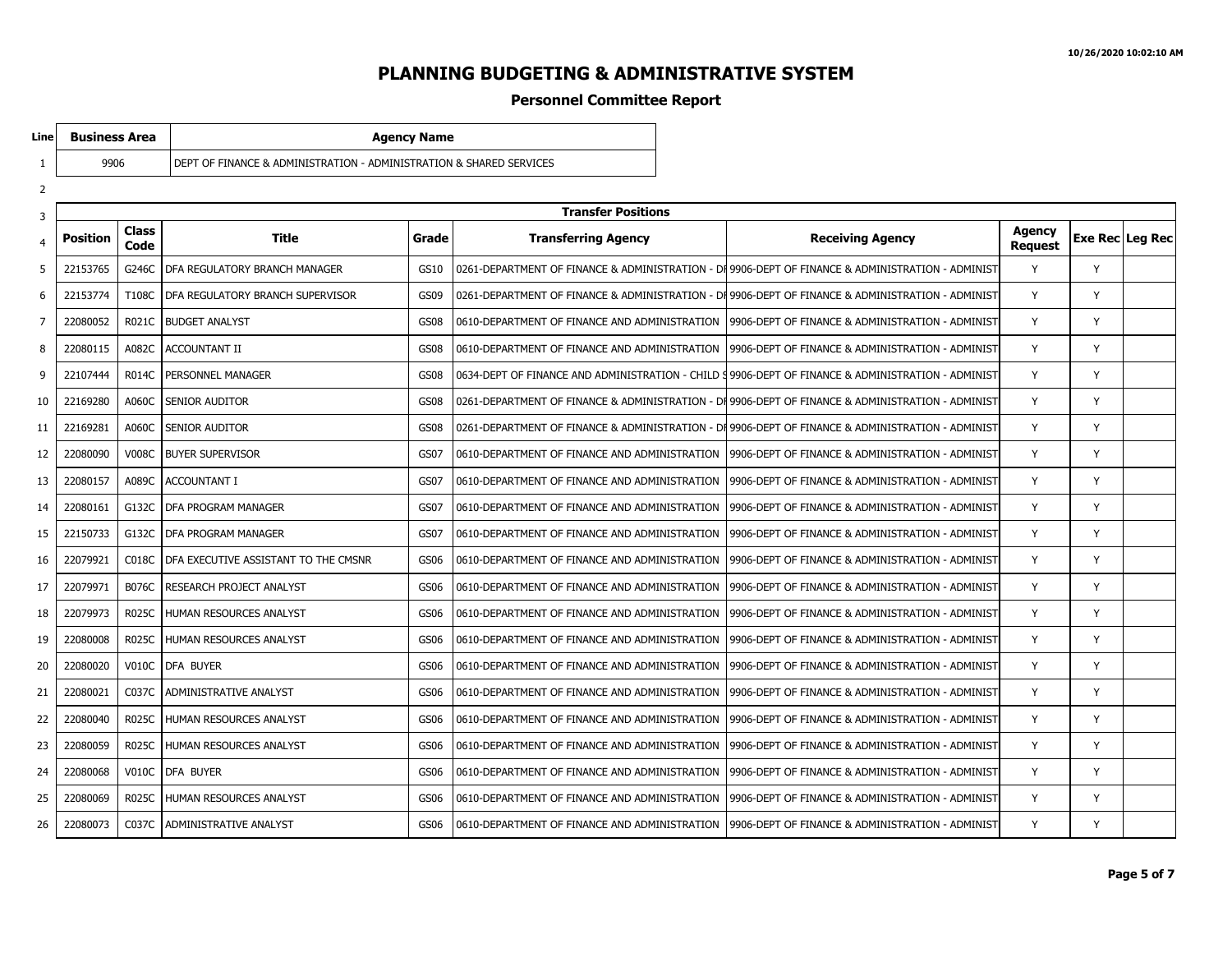#### **Personnel Committee Report**

9906 DEPT OF FINANCE & ADMINISTRATION - ADMINISTRATION & SHARED SERVICES

**Business Area Agency Name** 

**Line**

| <b>Transfer Positions</b><br>3 |                 |                      |                                        |             |                                               |                                                                                                   |                          |                        |  |
|--------------------------------|-----------------|----------------------|----------------------------------------|-------------|-----------------------------------------------|---------------------------------------------------------------------------------------------------|--------------------------|------------------------|--|
| $\overline{4}$                 | <b>Position</b> | <b>Class</b><br>Code | Title                                  | Grade       | <b>Transferring Agency</b>                    | <b>Receiving Agency</b>                                                                           | Agency<br><b>Request</b> | <b>Exe Rec Leg Rec</b> |  |
| 5                              | 22080094        | <b>B076C</b>         | RESEARCH PROJECT ANALYST               | GS06        | 0610-DEPARTMENT OF FINANCE AND ADMINISTRATION | 9906-DEPT OF FINANCE & ADMINISTRATION - ADMINIST                                                  | Y                        | Y                      |  |
| 6                              | 22080095        | <b>R025C</b>         | HUMAN RESOURCES ANALYST                | GS06        | 0610-DEPARTMENT OF FINANCE AND ADMINISTRATION | 9906-DEPT OF FINANCE & ADMINISTRATION - ADMINIST                                                  | Y                        | Y                      |  |
| $\overline{7}$                 | 22080098        | A074C                | FISCAL SUPPORT SUPERVISOR              | GS06        | 0610-DEPARTMENT OF FINANCE AND ADMINISTRATION | 19906-DEPT OF FINANCE & ADMINISTRATION - ADMINIST                                                 | Y                        | Y                      |  |
| 8                              | 22083077        | X079C                | PROPERTY ASSESSMENT AUDITOR SUPERVISOR | GS06        |                                               | 0490-DEPT OF FINANCE & ADMINISTRATION - ASSESSME 9906-DEPT OF FINANCE & ADMINISTRATION - ADMINIST | Y                        | Y                      |  |
| 9                              | 22095610        | C037C                | ADMINISTRATIVE ANALYST                 | GS06        |                                               | 0261-DEPARTMENT OF FINANCE & ADMINISTRATION - DI 9906-DEPT OF FINANCE & ADMINISTRATION - ADMINIST | Y                        | Y                      |  |
| 10                             | 22095612        | X074C                | ATC AUDITOR/INVESTIGATOR               | GS06        |                                               | 0261-DEPARTMENT OF FINANCE & ADMINISTRATION - DI 9906-DEPT OF FINANCE & ADMINISTRATION - ADMINIST | Y                        | Y                      |  |
| 11                             | 22095613        | X074C                | ATC AUDITOR/INVESTIGATOR               | GS06        |                                               | 0261-DEPARTMENT OF FINANCE & ADMINISTRATION - DI 9906-DEPT OF FINANCE & ADMINISTRATION - ADMINIST | Y                        | Y                      |  |
| 12                             | 22107129        | V010C                | DFA BUYER                              | GS06        | 0610-DEPARTMENT OF FINANCE AND ADMINISTRATION | 9906-DEPT OF FINANCE & ADMINISTRATION - ADMINIST                                                  | Y                        | Y                      |  |
| 13                             | 22107531        |                      | V010C   DFA BUYER                      | GS06        | 0610-DEPARTMENT OF FINANCE AND ADMINISTRATION | 19906-DEPT OF FINANCE & ADMINISTRATION - ADMINIST                                                 | Y                        | Y                      |  |
| 14                             | 22107580        | <b>R025C</b>         | HUMAN RESOURCES ANALYST                | GS06        | 0610-DEPARTMENT OF FINANCE AND ADMINISTRATION | 9906-DEPT OF FINANCE & ADMINISTRATION - ADMINIST                                                  | Y                        | Y                      |  |
| 15                             | 22107596        | <b>R022C</b>         | <b>BENEFITS COORDINATOR</b>            | GS06        | 0610-DEPARTMENT OF FINANCE AND ADMINISTRATION | 19906-DEPT OF FINANCE & ADMINISTRATION - ADMINIST                                                 | Y                        | Y                      |  |
| 16                             | 22107597        | <b>R025C</b>         | HUMAN RESOURCES ANALYST                | GS06        | 0610-DEPARTMENT OF FINANCE AND ADMINISTRATION | 9906-DEPT OF FINANCE & ADMINISTRATION - ADMINIST                                                  | Y                        | Y                      |  |
| 17                             | 22109001        | A074C                | <b>FISCAL SUPPORT SUPERVISOR</b>       | GS06        | 0610-DEPARTMENT OF FINANCE AND ADMINISTRATION | l 9906-DEPT OF FINANCE & ADMINISTRATION - ADMINIST                                                | Y                        | Y                      |  |
| 18                             | 22110546        | C037C                | ADMINISTRATIVE ANALYST                 | GS06        | 0610-DEPARTMENT OF FINANCE AND ADMINISTRATION | 9906-DEPT OF FINANCE & ADMINISTRATION - ADMINIST                                                  | Y                        | Y                      |  |
| 19                             | 22124719        | R027C                | <b>BUDGET SPECIALIST</b>               | GS06        |                                               | 0261-DEPARTMENT OF FINANCE & ADMINISTRATION - DI 9906-DEPT OF FINANCE & ADMINISTRATION - ADMINIST | Y                        | Y                      |  |
| 20                             | 22130311        | E046C                | TRAINING INSTRUCTOR                    | GS06        |                                               | 0261-DEPARTMENT OF FINANCE & ADMINISTRATION - DI 9906-DEPT OF FINANCE & ADMINISTRATION - ADMINIST | Y                        | Y                      |  |
| 21                             | 22130312        | C037C                | ADMINISTRATIVE ANALYST                 | GS06        |                                               | 0261-DEPARTMENT OF FINANCE & ADMINISTRATION - DI 9906-DEPT OF FINANCE & ADMINISTRATION - ADMINIST | Y                        | Y                      |  |
| 22                             | 22168820        | C037C                | ADMINISTRATIVE ANALYST                 | GS06        |                                               | 0611-DFA - ALCOHOLIC BEVERAGE CONTROL ADMINISTR 9906-DEPT OF FINANCE & ADMINISTRATION - ADMINIST  | Y                        | Y                      |  |
| 23                             | 22080144        | A091C                | FISCAL SUPPORT ANALYST                 | <b>GS05</b> | 0610-DEPARTMENT OF FINANCE AND ADMINISTRATION | 9906-DEPT OF FINANCE & ADMINISTRATION - ADMINIST                                                  | Y                        | Y                      |  |
| 24                             | 22080168        | A091C                | I FISCAL SUPPORT ANALYST               | GS05        | 0610-DEPARTMENT OF FINANCE AND ADMINISTRATION | 19906-DEPT OF FINANCE & ADMINISTRATION - ADMINIST                                                 | Y                        | Y                      |  |
| 25                             | 22080050        | C056C                | ADMINISTRATIVE SPECIALIST III          | <b>GS04</b> | 0610-DEPARTMENT OF FINANCE AND ADMINISTRATION | 19906-DEPT OF FINANCE & ADMINISTRATION - ADMINIST                                                 | Y                        | Y                      |  |
| 26                             | 22080060        | C056C                | ADMINISTRATIVE SPECIALIST III          | GS04        | 0610-DEPARTMENT OF FINANCE AND ADMINISTRATION | 9906-DEPT OF FINANCE & ADMINISTRATION - ADMINIST                                                  | Y                        | Y                      |  |